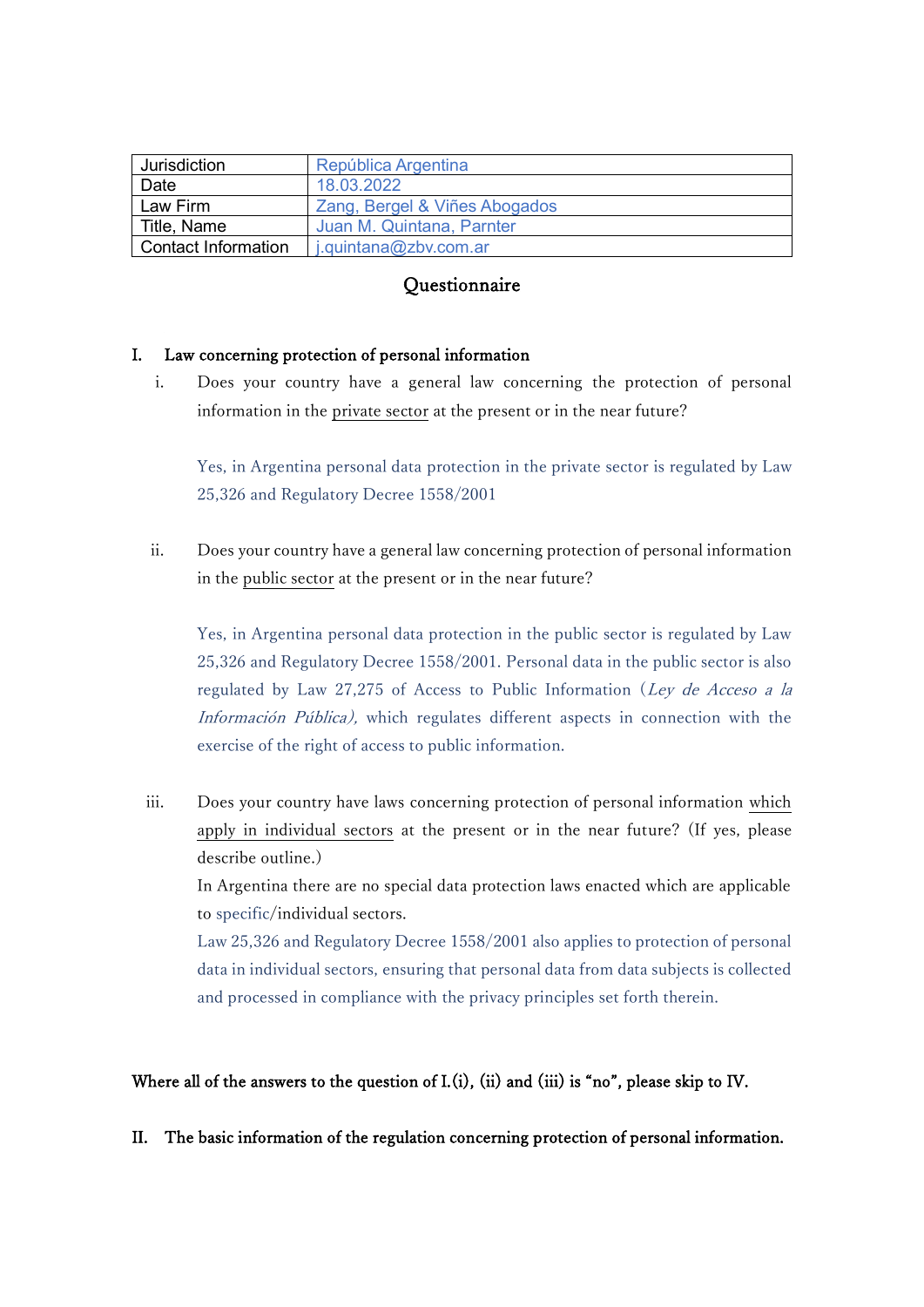i. Please fill in the blanks below about the law concerning personal information mentioned at I..

|          | definition<br>of<br>The | Law 25,326 defines personal information as "any           |
|----------|-------------------------|-----------------------------------------------------------|
|          | "Personal Information"  | information relating to an identified or identifiable     |
|          |                         | natural or legal person"                                  |
| $\rm(2)$ | The scope in which the  | Law 25,326 applies to the protection of personal data,    |
|          | law applies             | whether private or public, contained in registries or     |
|          |                         | databases.                                                |
| 3)       | The territorial scope   | Article 44 of Law 25,326 states that its provisions shall |
|          |                         | be applicable in the territory of Argentina. However,     |
|          |                         | article 44 also provides that federal jurisdiction may    |
|          |                         | apply to personal data records interconnected with        |
|          |                         | networks of federal or international reach.               |

The title of the law : Law 25,326 and Regulatory Decree 1558/2001

The title of the law  $:$  Law 27,275 of Access to Public Information

|     | The                    | definition of $\vert A$ definition of Personal Information is provided in           |
|-----|------------------------|-------------------------------------------------------------------------------------|
|     | "Personal Information" | Argentine Data Protection Law 25,326                                                |
| (2) |                        | The scope in which the $\vert$ <i>Public information held by public authorities</i> |
|     | law applies            |                                                                                     |
| (3) | The territorial scope  | Argentina                                                                           |

Law 27,275 is a law which regulates the procedures by means of which citizens in Argentina can exercise their right to access to public information according to the requests for such information made to public authorities (for example, Congress, judicial authorities, branches of the executive power, etc). It is important to clarify that Law 27,275 does not aim strictly to regulate data protection matters but, instead, aims to guarantee that the State complies with its obligation of making effective Argentine citizens' right to access to public information

ii. If there are any special instructions about the laws, please describe them. There are no specific instructions about the referred laws.

# III. OECD Privacy Principles

i. If there are any provision of law which embody each OECD Privacy Principle in your country, please describe the outlines. [https://www.oecd.org/sti/ieconomy/oecdguidelinesontheprotectionofprivacyandtr](https://www.oecd.org/sti/ieconomy/oecdguidelinesontheprotectionofprivacyandtransborderflowsofpersonaldata.htm)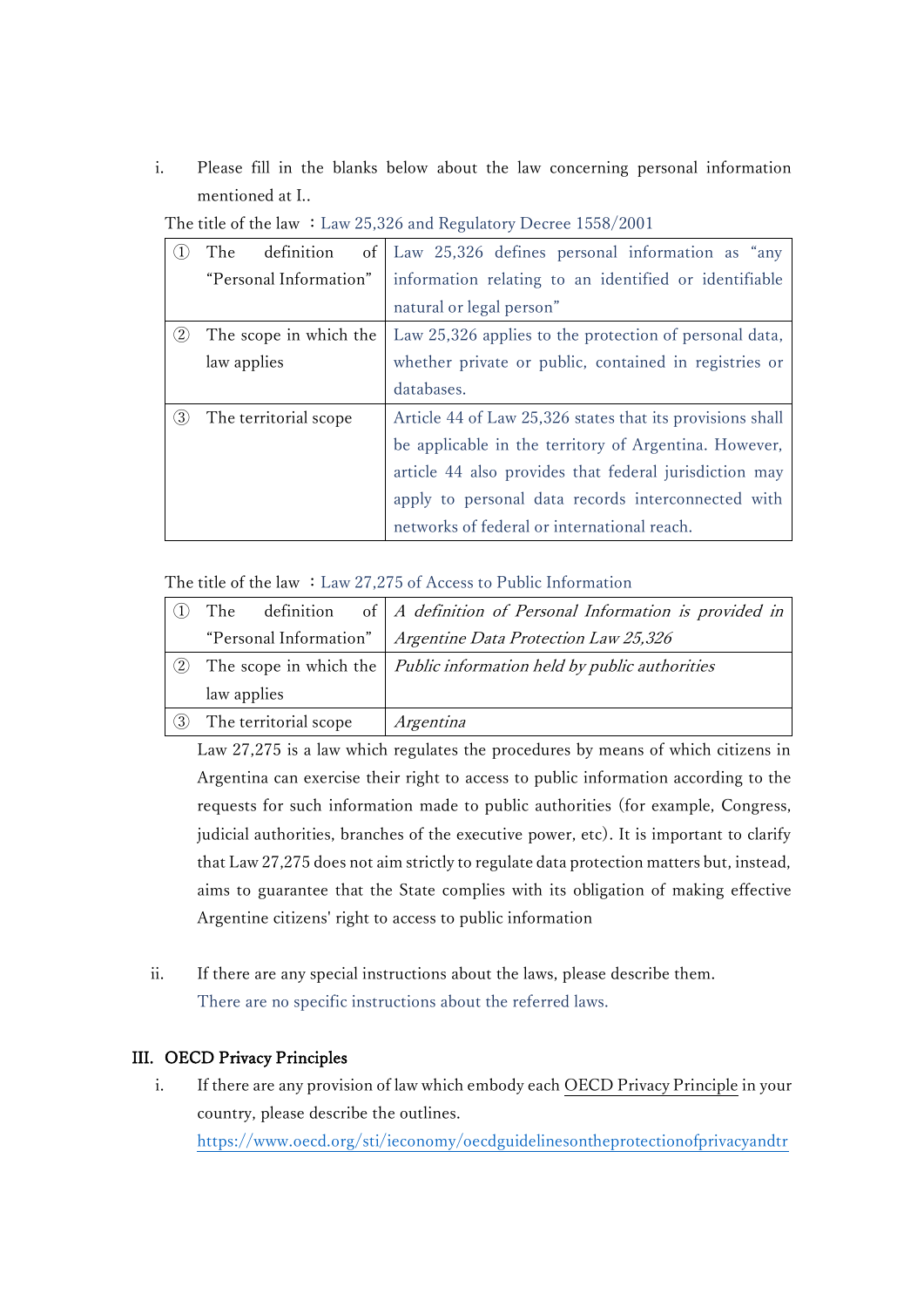#### [ansborderflowsofpersonaldata.htm](https://www.oecd.org/sti/ieconomy/oecdguidelinesontheprotectionofprivacyandtransborderflowsofpersonaldata.htm)

#### (a) Collection Limitation Principle

The Collection Limitation Principle is embodied in the Argentine Data Protection Law in the following provisions:

(i) Article 4 subsection 1 of Law 25,326 states that personal data should be collected only to the extent necessary to comply with the processing purposes informed to data subjects.

(ii) Article 4 subsection 2 of Law 25,326 expressly prohibits the collection of personal data from data subjects by unfair, fraudulent means or by any kind of means which are in breach of the provisions of Law 25,326.

(iii) Article 5 of Law 25,326 provides as general rule that personal data shall only be collected and processed with data subject's express consent.

(b) Data Quality Principle

The Data Quality Principle is embodied in the Argentine Data Protection Law through Article 4, subsection 5 which provides that personal data collected from data subjects must be accurate at all times. Personal data which is inaccurate or incomplete should be erased, corrected or updated as necessary. Furthermore, this principle is also embodied in Article 6 of Law 25,326 which provides that data controllers, when collecting personal data from data subjects, shall previously inform the purposes for the collection and processing of their data.

#### (c) Purpose Specification Principle

The Purpose Specification Principle is embodied in Article 4, subsection 1 of Law 25,326 which states that personal data shall be collected only to the extent necessary to comply with the processing purposes informed to data subjects. In this sense, Article 4, subsection 1 expressly provides that personal data collected from data subjects should be pertinent, adequate, and not excessive in relation to the scope and purpose for which they were obtained from data subjects.

(d) Use Limitation Principle

The Use Limitation Principle is embodied in Article 4, subsection 3 of Law 25,326 which provides that personal data cannot be processed or used for purposes other than or incompatible with those informed to data subjects.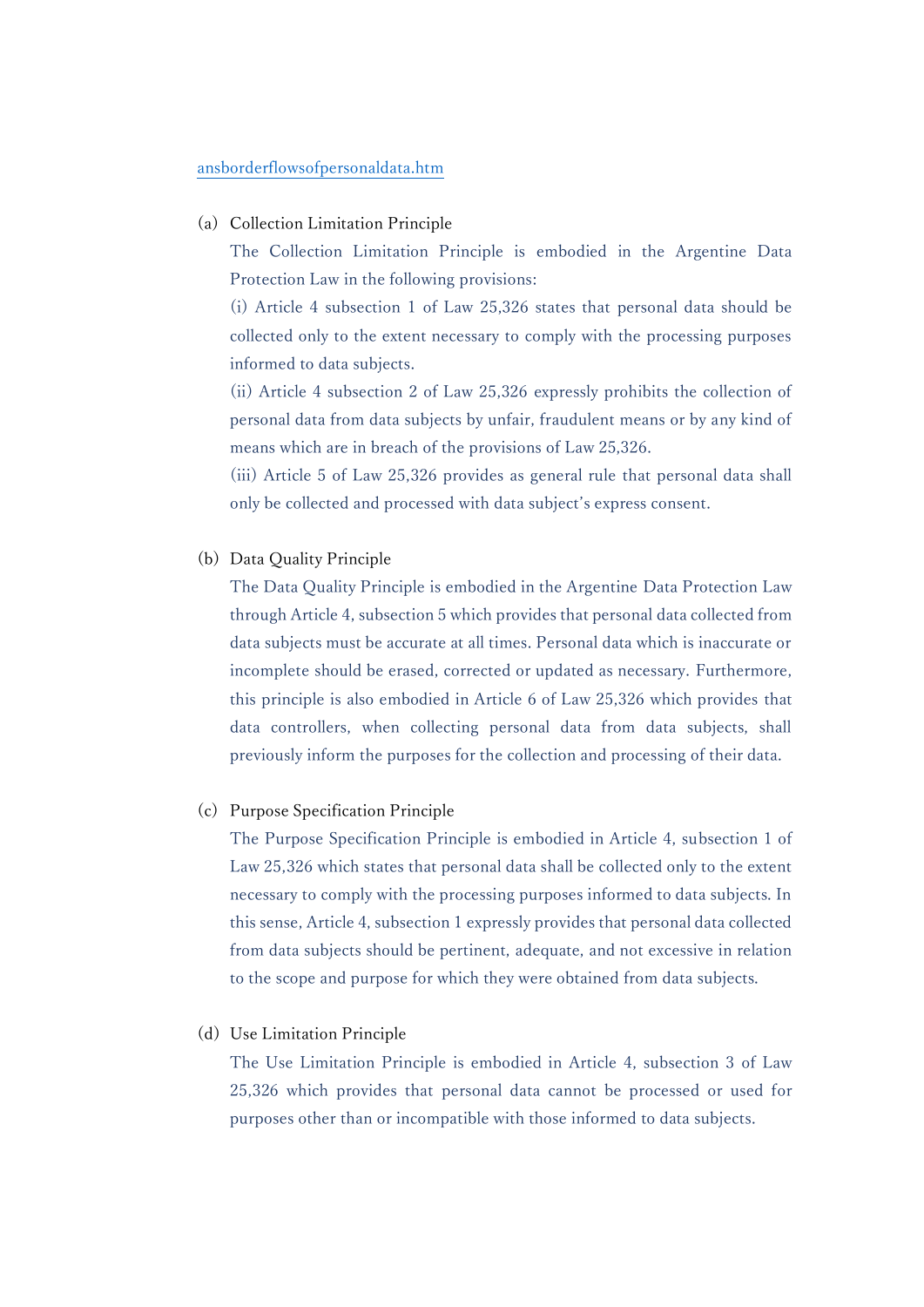### (e) Security Safeguards Principle

The Security Safeguards Principle is embodied in Article 9 of Law 25,326 which provides that data controllers must adopt the technical and organizational measures that are necessary to guarantee the security and confidentiality of the personal data collected from data subjects in order to avoid its adulteration, loss, or unauthorized access. Additionally, the Agencia de Acceso a la Información Pública (public authority in charge of enforcing Law 25,326, "AAIP") has issued Resolution 47/2018 approving guidelines and recommendations on security measures to be adopted by data controllers regarding the collection and processing of personal data.

(f) Openness Principle

The Openness Principle is not expressly embodied in a particular provision of Law 25,326. However, some provisions of Law 25,326 contain certain obligations for data controllers to ensure transparency in the collection and processing of personal data. To mention an example, Article 21 of Law 25,326 states the obligation of data controllers to register personal databases, identifying the type or nature of the data being collected, the purpose for its collection from data subject, among other information.

#### (g) Individual Participation Principle

The Individual Participation Principle is embodied through Articles 13 to 16 of Law 25,326. These provisions protect the following key rights of data subjects: (i) data subject's right of information and access to its personal data, (ii) data subject's right of rectification, update or amendment of its personal data and(iii) data subject's right of erasure of its personal data.

#### (h) Accountability Principle

The Accountability Principle is not expressly embodied in a particular provision of Law 25,326. Notwithstanding this, it is tacitly inferred through the provisions of Law 25,326 that data controllers are held accountable for complying with the principles stated above.

- ii. If there are any sectors in which any laws exclude the application of each OECD Privacy Principle, please describe the outline.
	- (a) Collection Limitation Principle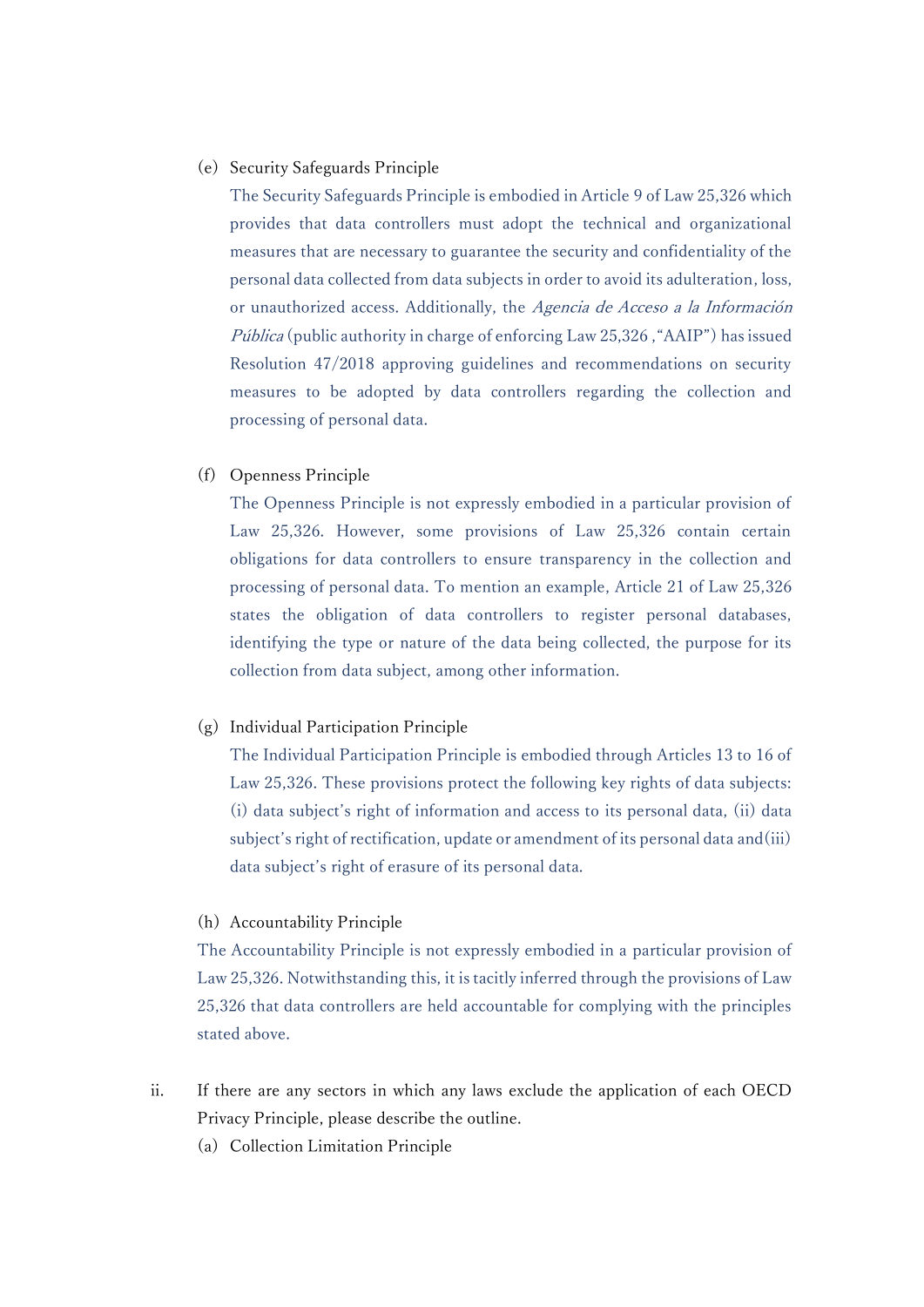The Collection Limitation Principle has some exceptions in connection to the obligation of data controllers to obtain data subject's express consent to process their personal data. For instance, Article 5, subsection 2 provides that previous consent from data subjects shall not be necessary in the following cases:

(i) Data is obtained from sources of unrestricted public access.

(ii) Data is collected in the context of the exercise of functions of the powers of the State or in the context the fulfillment of a legal obligation.

(iii) When data is limited to data subject's name, ID number, tax or social security identification number, occupation, date of birth and address.

(iii) Data is obtained from a contractual, scientific or professional relationship of the owner of the data, and such data is necessary for the fulfillment of the obligations under such contractual, scientific or professional relationship.

#### (b) Data Quality Principle

No exclusion for the application of this privacy principle is provided in the Argentine Data Protection Law

# (c) Purpose Specification Principle No exclusion for the application of this privacy principle is provided in the Argentine Data Protection Law

# (d) Use Limitation Principle No exclusion for the application of this privacy principle is provided in the Argentine Data Protection Law

#### (e) Security Safeguards Principle

No exclusion for the application of this privacy principle is provided in the Argentine Data Protection Law

## (f) Openness Principle

No exclusion for the application of this privacy principle is provided in the Argentine Data Protection Law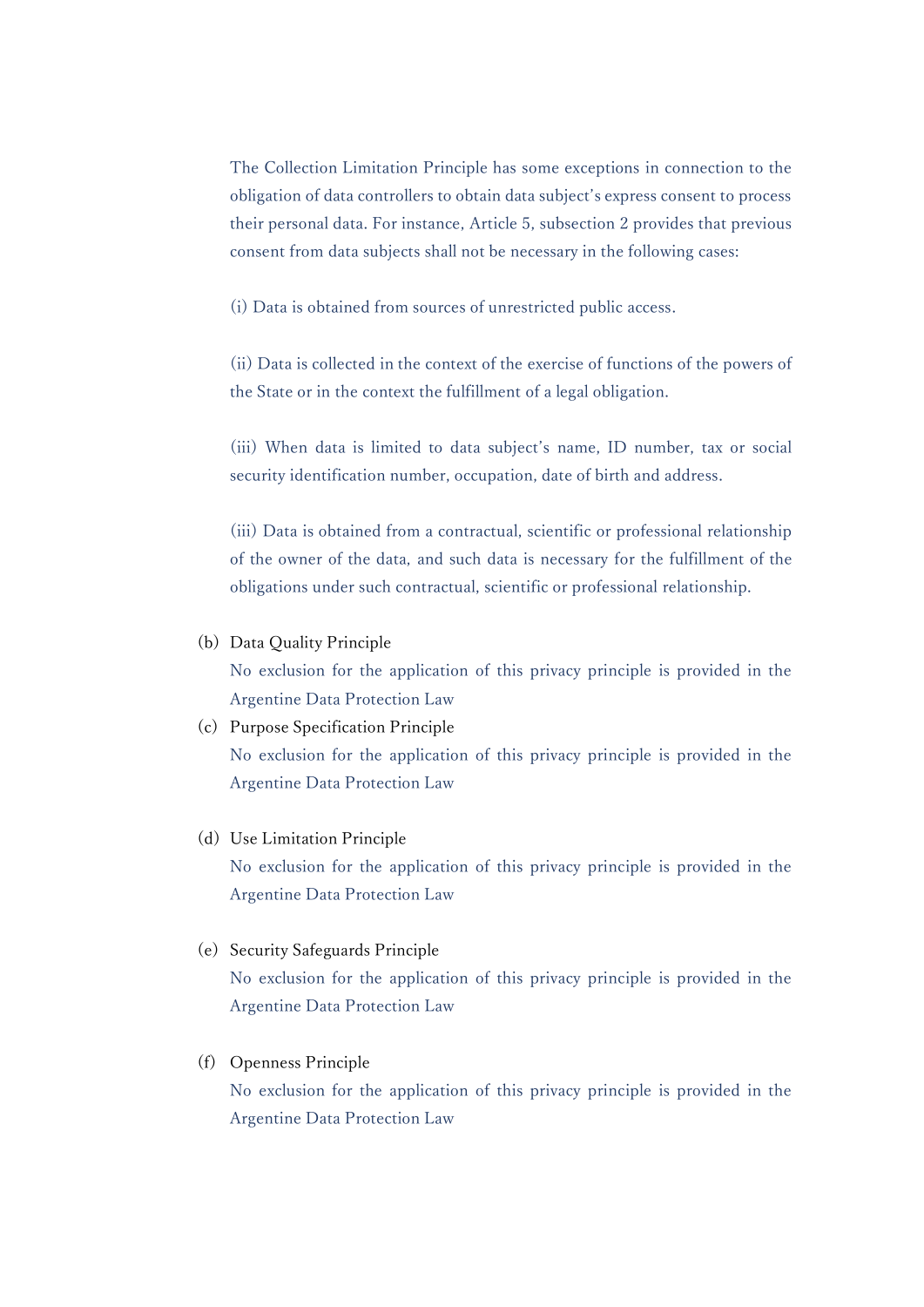### (g) Individual Participation Principle

The Individual Participation Principle has some exceptions as regards to data subject's exercise of its rights of information, access, rectification or deletion or its personal data. In this sense, Article 17 of Law 25,326 provides the following exceptions:

(i) Data controllers may deny access, rectification or deletion of data subject's personal data in the event this is necessary to guarantee the defense of the Nation, reasons of public order and security, or the protection of the rights and interests of third parties.

(ii) Data controllers may deny access, rectification or deletion of data subject's personal data in event that making effective the exercise such rights would imply hindering ongoing judicial or administrative proceedings in connection with the investigation on compliance of tax or social security obligations, the development of health and environmental control functions or the investigation of criminal offenses.

#### (h) Accountability Principle

No exclusion for the application of this privacy principle is provided in the Argentine Data Protection Law

## IV. Data Localization and Government Access

In your country, are there any systems having an impact on the rights of data subjects such as comprehensive government access to personal data or Data Localization? If yes, please describe them.

Yes, Law 25,326 refers to comprehensive government access in some of its provisions. In this sense, Article 5 subsection 2 b) provides that data subject's consent will not be necessary in those cases in which personal data is processed in the context of the exercise of functions of the powers of the State or in the context of the fulfillment of a legal obligation. In the same way, Article 11 subsection 3 provides that previous consent from data subject will not be necessary for the assignment or transfer of personal data to third parties when such data needs to be processed in the context of the exercise of functions of the powers of the State.